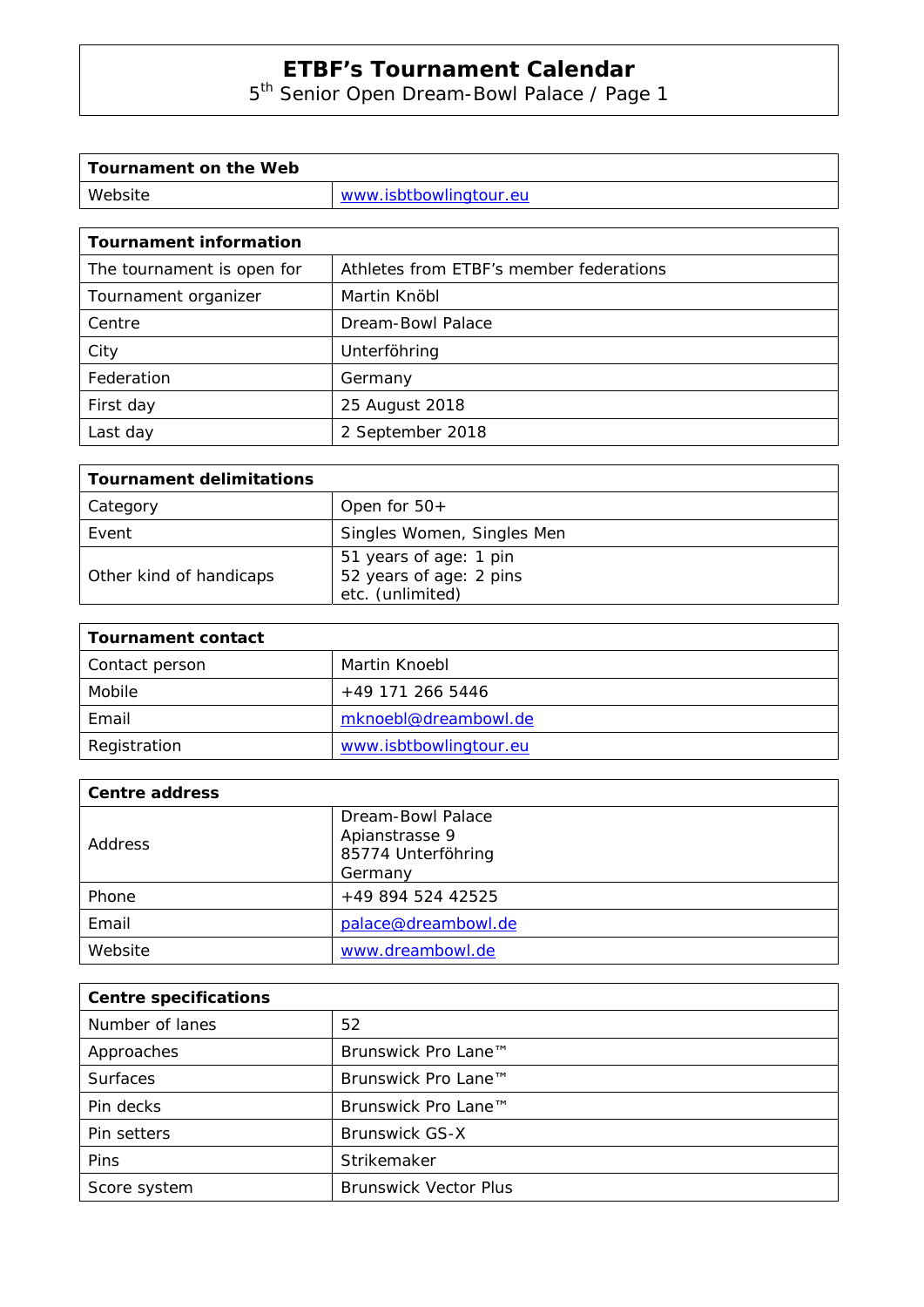5<sup>th</sup> Senior Open Dream-Bowl Palace / Page 2

| <b>Dressing specifications</b> |                        |  |
|--------------------------------|------------------------|--|
| Oil machine                    | Kegel Walker           |  |
| Oil                            | Brunswick Defy v30     |  |
| Cleaner                        | <b>Brunswick Judge</b> |  |
| Pattern prepared by            | Centre                 |  |
| Dressing done by               | Centre                 |  |

| Prize money specifications |       |  |
|----------------------------|-------|--|
| Prize fund status          | Fixed |  |
| Tax on prizes              | No    |  |

| Prize money expressed in € |                      |                    |
|----------------------------|----------------------|--------------------|
| <b>Position</b>            | <b>Singles Women</b> | <b>Singles Men</b> |
| Position 1                 | 800                  | 1.200              |
| Position 2                 | 600                  | 1.000              |
| Position 3                 | 400                  | 700                |
| Position 4                 | 300                  | 500                |
| Position 5-6               | 200                  | 400                |
| Position 7-8               | 200                  | 300                |
| Position 9-12              | 150                  | 200                |
| Position 13-16             | 100                  | 200                |
| Position 17-20             |                      | 200                |
| Position 21-30             |                      | 150                |
| Position 31-40             |                      | 100                |
| Total                      | 3.900                | 9.700              |

#### **Tournament format**

### **Qualification**

Entries 6 games Re-entries 6 games In case of a waiting list, entries will be favoured before re-entries

#### **Desperado**

1 game

**Turbo**  Game 6 in each series is counting.

#### **40 qualified men**

- A. Position 1-24 in the general standing
- B. Position 1-5 from a standing of squads conducted on 25-26 August
- C. Position 1-7 from the scratch scores
- D. Position 1-2 from the Turbo competition
- E. Position 1-2 from the Desperado squad

A 1-18 to the Final Round 2, all other qualified to the Final Round 1 Athletes are qualification in the order  $A - B - C - D - E$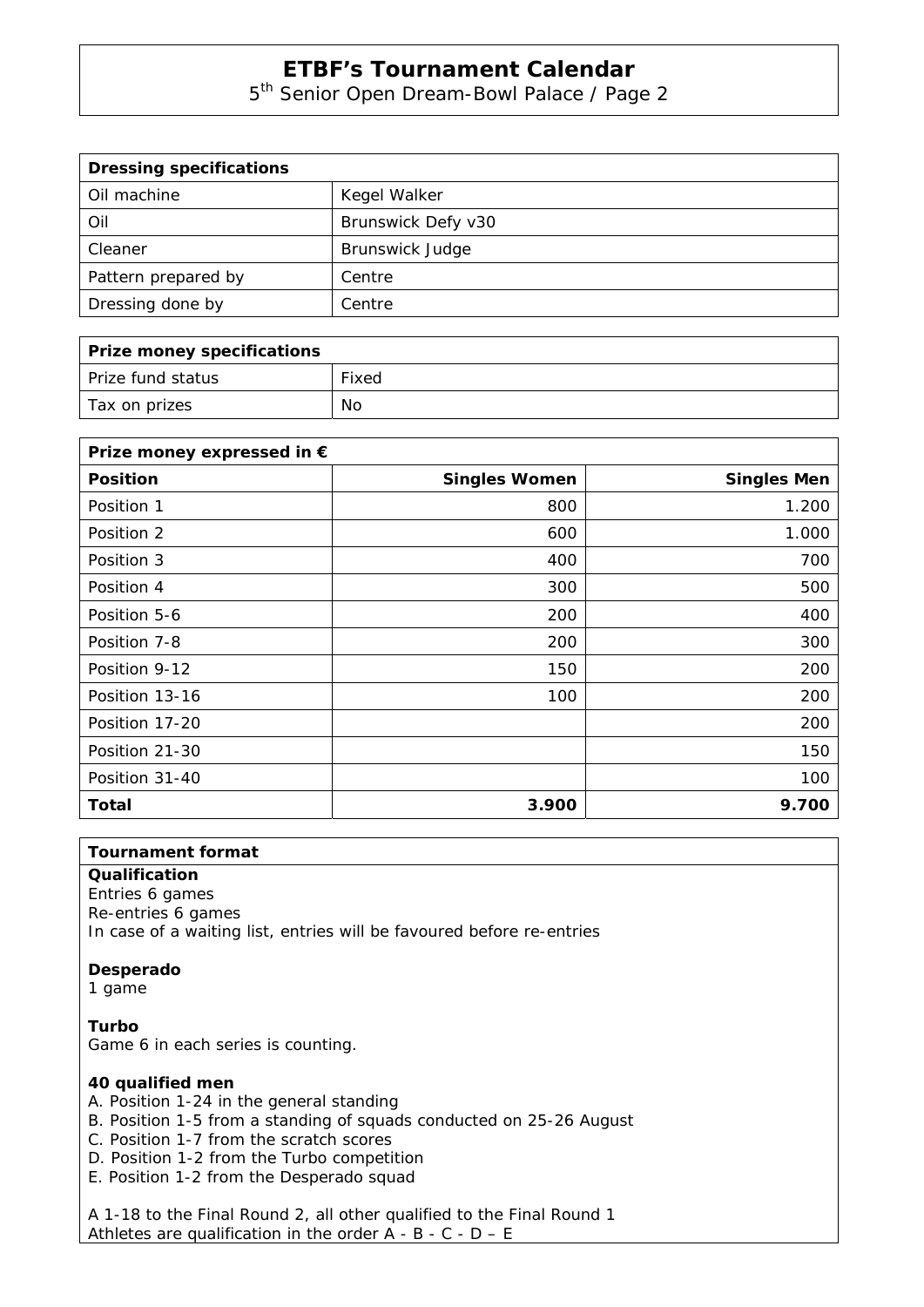5<sup>th</sup> Senior Open Dream-Bowl Palace / Page 3

### **16 qualified women**

- A. Position 1-10 in the general standing
- B. Position 1-2 from a standing of squads conducted on 25-26 August
- C. Position 1-2 from the scratch scores
- D. Position 1 from the Turbo competition
- E. Position 1 from the Desperado squad

All qualified to the Final Round 2 Athletes are qualification in the order  $A - B - C - D - E$ 

### **Final Round 1 (men only)**

22 athletes will play 4 games starting from scratch Top 10 will continue to the Final Round 2

### **Final Round 2 (men)**

28 athletes will play 6 games starting from scratch Top 8 will continue to the Final Round 3

### **Final Round 2 (women)**

16 athletes will play 6 games starting from scratch Top 8 will continue to the Final Round 3

### **Final Round 3 (men and women)**

8 athletes will play 3 games with the pin fall from the Final Round 2 carried forward Top 4 will continue to the Final Round 4

#### **Final Round 4 (men and women)**

4 athletes will play 3 games starting from scratch After each game the athlete with the lowest score will be eliminated

### **Tournament tie rules**

In case of a tie, the higher scratch result will be prevail. If the tie still exists, the highest game will count, than the second highest and so on.

| Lane assignments and lane movements |                                                |  |  |  |
|-------------------------------------|------------------------------------------------|--|--|--|
| Lane draws                          | Tournament organisation                        |  |  |  |
| Athletes per pair in squads         | Three in smaller squads, Four in bigger squads |  |  |  |
| Frequency of movement               | After 2 games                                  |  |  |  |
| Movement method                     | Odd lanes to the left, even lanes to the right |  |  |  |
| Number of lanes to move             | Two in smaller squad, Four in bigger squads    |  |  |  |

| Qualification squads and fees in $\epsilon$ |          |            |       |              |                  |          |
|---------------------------------------------|----------|------------|-------|--------------|------------------|----------|
| Squad                                       | Day      | Date       | Time  | <b>Spots</b> | <b>Entry fee</b> | Re-entry |
| Squad 01                                    | Saturday | 25.08.2018 | 10.00 | 40           | 70               |          |
| Squad 02                                    |          |            | 13.30 | 40           | 70               | 60       |
| Squad 03                                    |          | 26.08.2018 | 10.00 | 40           | 70               | 60       |
| Squad 04                                    | Sunday   |            | 13.30 | 40           | 70               | 60       |
| Squad 05                                    | Thursday | 30.08.2018 | 15.00 | 40           | 80               | 70       |
| Squad 06                                    |          |            | 18.30 | 40           | 80               | 70       |